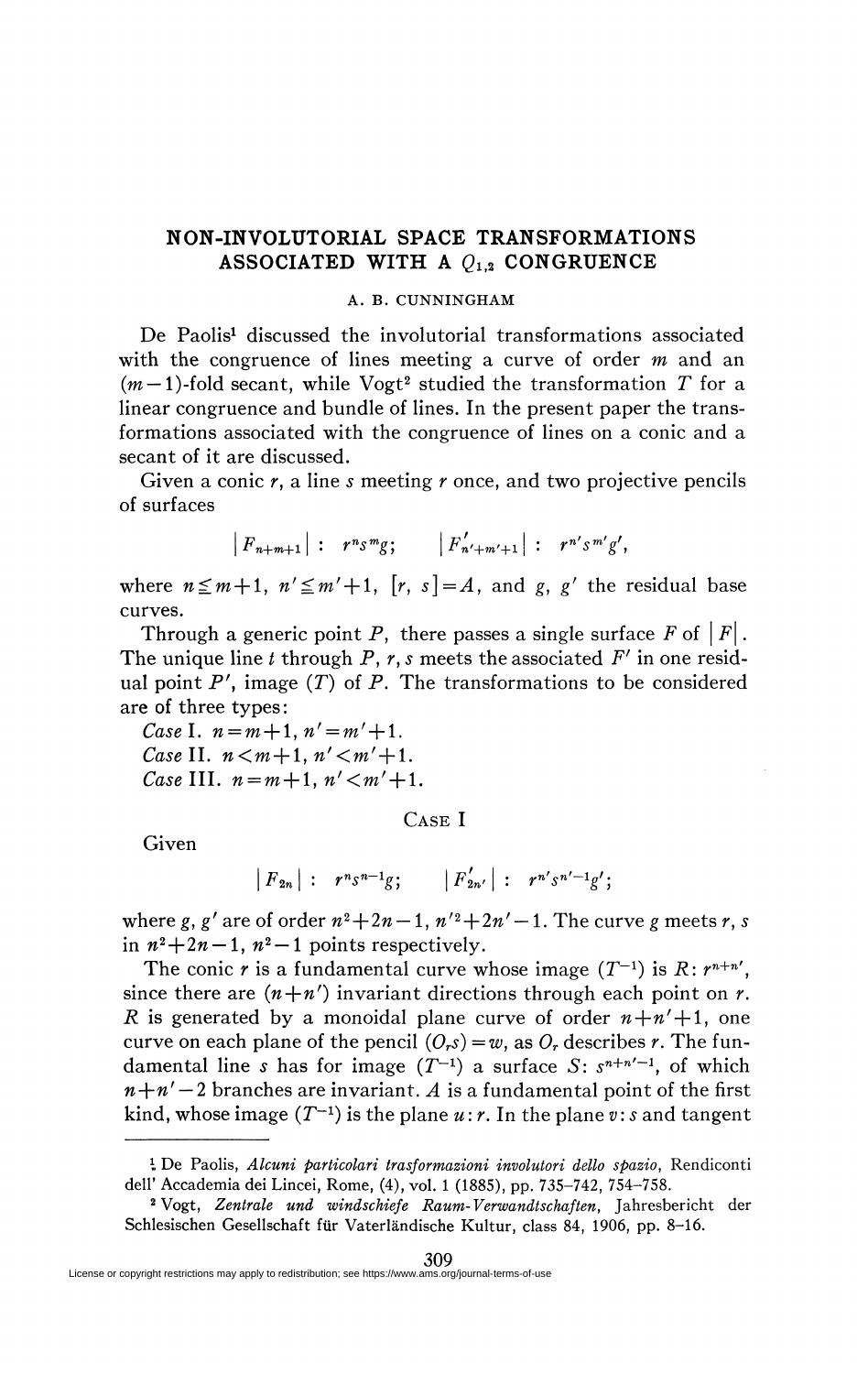to *r* there is a curve  $C_{n+n}$ , image  $(T^{-1})$  of the intersection of *r*, *s* at *A*, which lies on R, S. The tangent line  $[u, v]$  to r at A lies on the surface *R.* 

From any point  $Q'$  on  $g'$ , there is a unique transversal  $t$  meeting  $r, s$ . Any point P on t determines an F and t meets the associated  $F'$ in a residual point  $Q'$ , thus  $Q' \sim (T^{-1}) t$ . Every point P' on t determines the same F' and t meets the associated F in one point  $\overline{P}$ ; thus  $\overline{P} \sim (T)t$ . Considering all points on g'

$$
g' \sim (T^{-1})G; \qquad \bar{g}_x \sim (T)G,
$$

where  $\bar{g}_x$  is the locus of points  $\bar{P}$ . Similarly

$$
g \sim (T)G'; \qquad \bar{g}'_y \sim (T^{-1})G'.
$$

The eliminant of the parameter from  $|F|$ ,  $|F'|$  is a point-wise invariant surface  $K_{2n+2n'}$ . A generic plane meets every line of the pencil  $(Au)$ , hence the homaloidal surfaces have an additional fixed direction *d* through *A*.

The table of characteristics for  $T^{-1}$  is

$$
\pi' \sim \phi_{2n+2n'+2}: A^{n+n'+1+d} r^{n+n'+1} s^{n+n'} g \bar{g}_{x},
$$
  
\n
$$
K \sim K_{2n+2n'}: A^{n+n'} r^{n+n'} s^{n+n'-2} g \bar{g}_{x} g' \bar{g}'_{y},
$$
  
\n
$$
r \sim R_{2n+2n'+1}: A^{n+n'+d} r^{n+n'} s^{n+n'} g \bar{g}_{x} C_{n+n'} [u, v],
$$
  
\n
$$
s \sim S_{2n+2n'}: A^{n+n'} r^{n+n'} s^{n+n'-1} g \bar{g}_{x} C,
$$
  
\n
$$
g' \sim G_{4n'}: A^{2n'} r^{2n'} s^{2n'} g' \bar{g}_{x},
$$
  
\n
$$
\bar{g}_{y} \sim G_{4n}: A^{2n} r^{2n} s^{2n} g \bar{g}_{y},
$$
  
\n
$$
A \sim u: A
$$
  
\n
$$
J \equiv u^{3} \text{RSGG'}.
$$

The intersection of two  $\phi'$ -surfaces gives the order of  $\bar{g}'_y$ ,  $y = n^2 + 2nn'$  $+2n+1$ . The curve  $\bar{g}'_y$  meets r, s in y,  $y-2n$  points respectively.

The equations of  $T^{-1}$  are  $\tau x_i = R y_i - K z_i = S u y_i + K w_i$ , where  $z_i, w_i$ are the points  $[t, r]$ ,  $[t, s]$ .

CASE II

Given

$$
|F_{n+m+1}|
$$
:  $r^n s^m g$ ;  $|F'_{n'+m'+1}|$ :  $r^{n'} s^{m'} g'$ ,

where *g*, *g'* are of order  $2mn + 2m + 2n - n^2 + 1$ ,  $2m'n' + 2m' + 2n' - n'^2$  $+1$ . The curve g meets r, s in  $2mn+4n-n^2$ ,  $2mn+2m-n^2$  points respectively.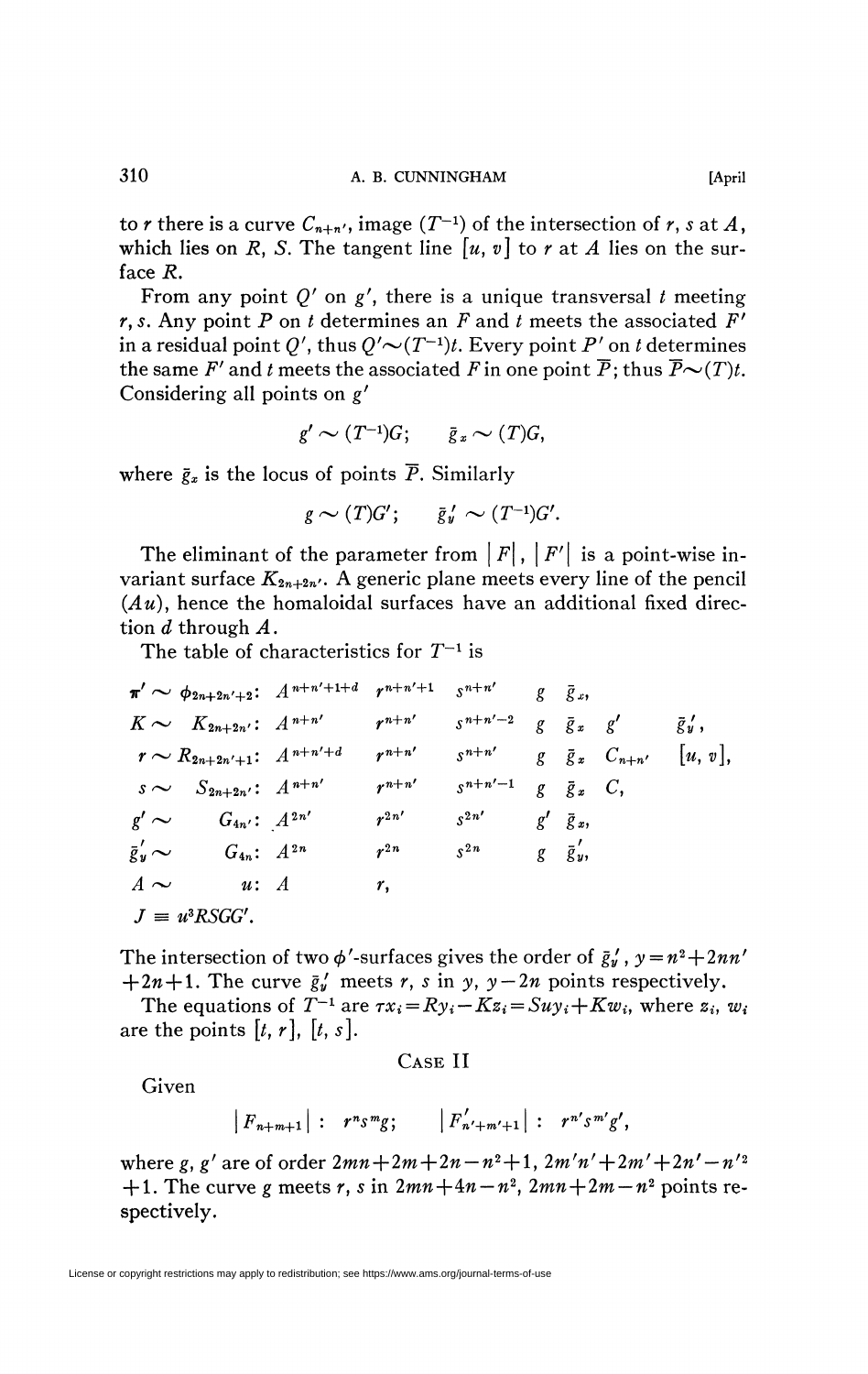A is a fundamental point of the second kind with image  $(T^{-1})C_{n+n'+1}$ :  $A^{n+n'}$  in the plane v.

The image  $(T^{-1})$  of a point on *s* is a curve  $s_{m+m'+2}$  on the quadric cone on  $r$ , with a  $(m+m')$ -fold point at the vertex and one point on each generator. This curve generates the surface *S.* The equations of Tare

$$
\tau x = R y_i - K z_i = S y_i + K w_i.
$$

The table of characteristics for *T~<sup>l</sup>* is

| $\pi' \sim \phi_{n+n'+m+m'+4}$ : |                   | $r^{n+n'+1}$ | $s^{m+m'+2}$       | g | $\bar{g}_x$        |                                       |                  |
|----------------------------------|-------------------|--------------|--------------------|---|--------------------|---------------------------------------|------------------|
| $K \sim K_{n+n'+m+m'+2}$ :       |                   | $r^{n+n'}$   | $\zeta$ m+m'       | g | $\bar{g}_x$ $g'$   |                                       | $\bar{g}'_{y}$ , |
| $r \sim R_{n+n'+m+m'+3}$ :       |                   | $r^{n+n'}$   | $\frac{m+m'+2}{2}$ |   |                    | $g \bar{g}_x C_{n+n'+1},$             |                  |
| $S \sim S_{n+n'+m+m'+3}$ :       |                   | $r^{n+n'+1}$ | $\frac{m+m'+1}{2}$ |   |                    | $g \quad \bar{g}_x \quad C_{n+n'+1},$ |                  |
| $g' \sim$                        | $G_{2n'+2m'+3}$ : | $r^{2n'+1}$  | $s^{2m'+2}$        |   | $g'$ $\bar{g}_x$ , |                                       |                  |
| $\bar{g}'_{u}$ $\sim$            | $G'_{2n+2m+3}$ :  | $r^{2n+1}$   | $s^{2m+2}$         |   | $g \bar{g}'$       |                                       |                  |
| $J = RSGG',$                     |                   |              |                    |   |                    |                                       |                  |

where  $y = 2mn + 2m'n + 2mn' + 3m + 3n + m' + n' - n + 5 - 2nn'$ . The curve  $\bar{g}'_y$  meets r, s in  $[y-(2m-2n+1)]$ ,  $[y-(2n+1)]$  points respectively.

## CASE III

Given

$$
|F_{2n}|: r^n s^{n-1}g;
$$
  $|F'_{n'+m'+1}|: r^{n'} s^{m'}g',$ 

where *g*, *g'* are of order  $n^2 + 2n - 1$ ,  $2m'n' + 2m' + 2n' - n'^2 + 1$ . The curve g meets r, s in  $n^2+2n-1$ ,  $n^2-1$  points, and g' meets r, s in  $2m'n'+4n'-n'^2$ ,  $2m'n'+2m'-n'^2$  points respectively.

In  $T^{-1}$  (T)  $\vec{A}$  is a fundamental point of the second (first) kind with image  $C'_{n+n'}(u)$ . For some point D on a line  $\overline{P'A}$  of the pencil  $(Au)$ , the associated F is the one determined by the direction  $\overline{P'A}$ ; thus  $D \sim (T^{-1})\overline{P'A}$ . The locus of *D* is a curve  $\delta_{m'-n'+1}: A^{m'-n'}$  such that  $\delta \sim (T^{-1})$ 

Since  $[r, \delta] = (m'-n'+2)$  points aside from A, R:  $(m'-n'+2)$ lines of the pencil  $(Au)$ , hence  $R: A^{n+m'+2}$ . The image  $(T^{-1})$  of  $A$  as a point on *s* is  $C_{n+n'+1}$  and the  $(m'-n')$  tangents to  $\delta$  at  $A$ , hence  $S$ :

For the  $(2m' - 2n' + 1)$  points, aside from those on *r*, in which  $g'$ meets *u*, *t* becomes a line of the pencil  $(Au)$ . Therefore  $\bar{g}_x$ :  $A^{2m'-2n'+1}$ and  $[g', \delta] = (2m' - 2n' + 1)$  points.